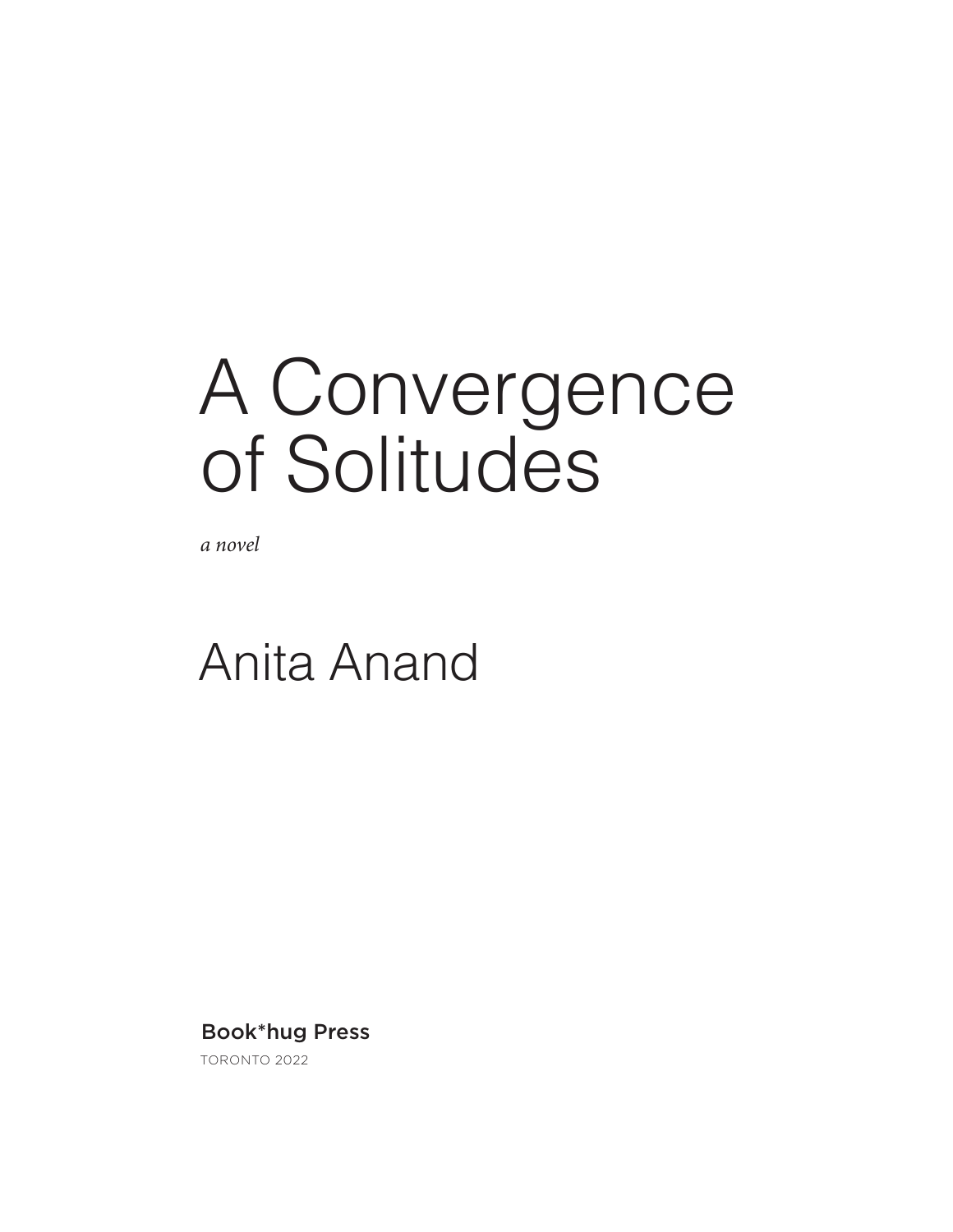**FIRST EDITION** C 2022 by Anita Anand

**ALL RIGHTS RESERVED** 

No part of this publication may be reproduced or transmitted in any form or by any means, electronic or mechanical, including photocopying, recording, or any information storage or retrieval system, without permission in writing from the publisher.

```
Library and Archives Canada Cataloguing in Publication
Title: A convergence of solitudes : a novel / Anita Anand.
Names: Anand, Anita, 1962- author.
Identifiers: Canadiana (print) 20210367210 | Canadiana (ebook) 20210367245
   ISBN 9781771667449 (softcover)
   ISBN 9781771667456 (EPUB)
   ISBN 9781771667463 (PDF)
Subjects: LCGFT: Novels.
Classification: LCC PS8601.N28 C66 2022 | DDC C813/.6-dc23
```
The production of this book was made possible through the generous assistance of the Canada Council for the Arts and the Ontario Arts Council. Book\*hug Press also acknowledges the support of the Government of Canada through the Canada Book Fund and the Government of Ontario through the Ontario Book Publishing Tax Credit and the Ontario Book Fund.



Book\*hug Press acknowledges that the land on which we operate is the traditional territory of many nations, including the Mississaugas of the Credit, the Anishnabeg, the Chippewa, the Haudenosaunee, and the Wendat peoples. We recognize the enduring presence of many diverse First Nations, Inuit, and Métis peoples and are grateful for the opportunity to meet, work, and learn on this territory.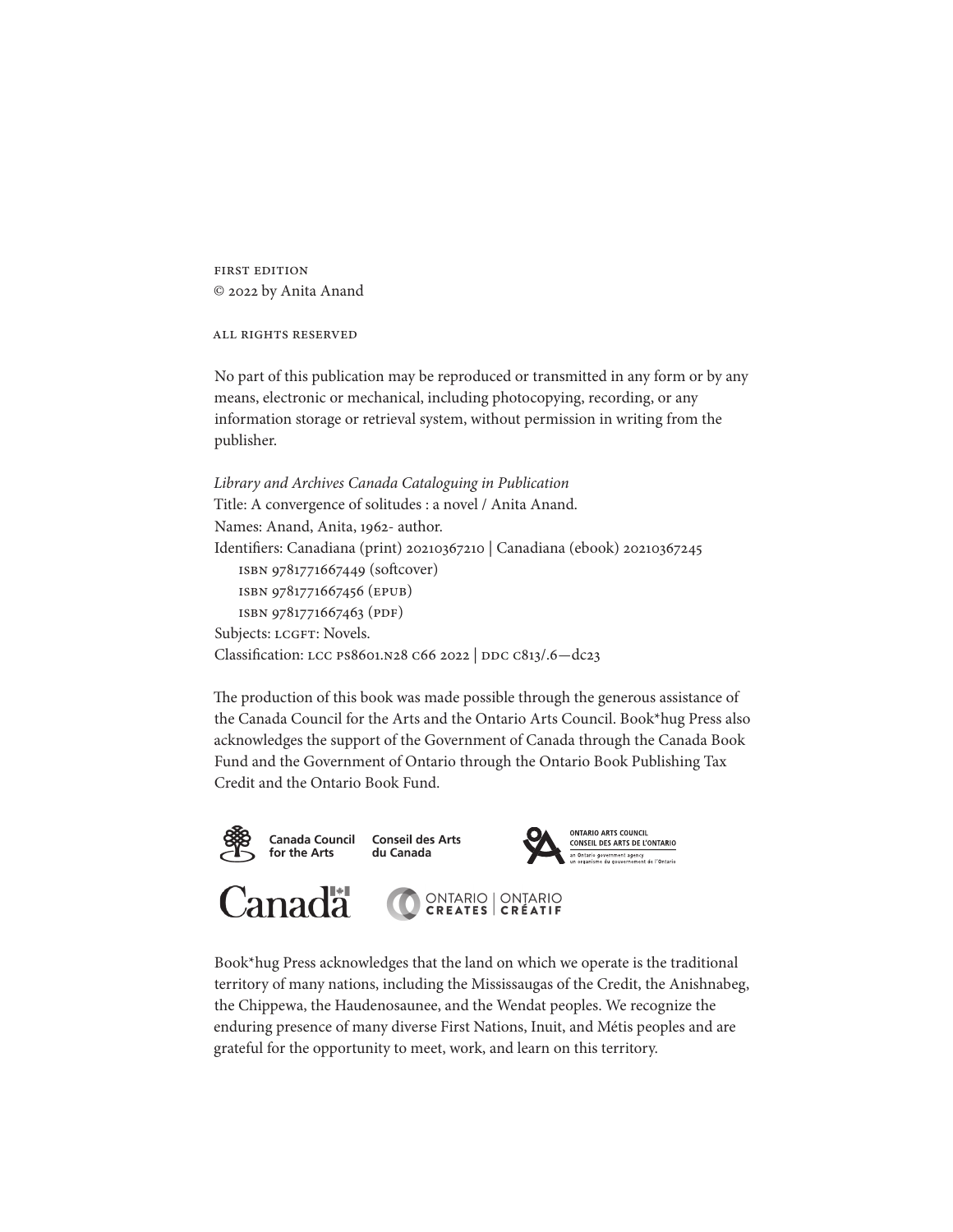*for my mother, Kailash Anand*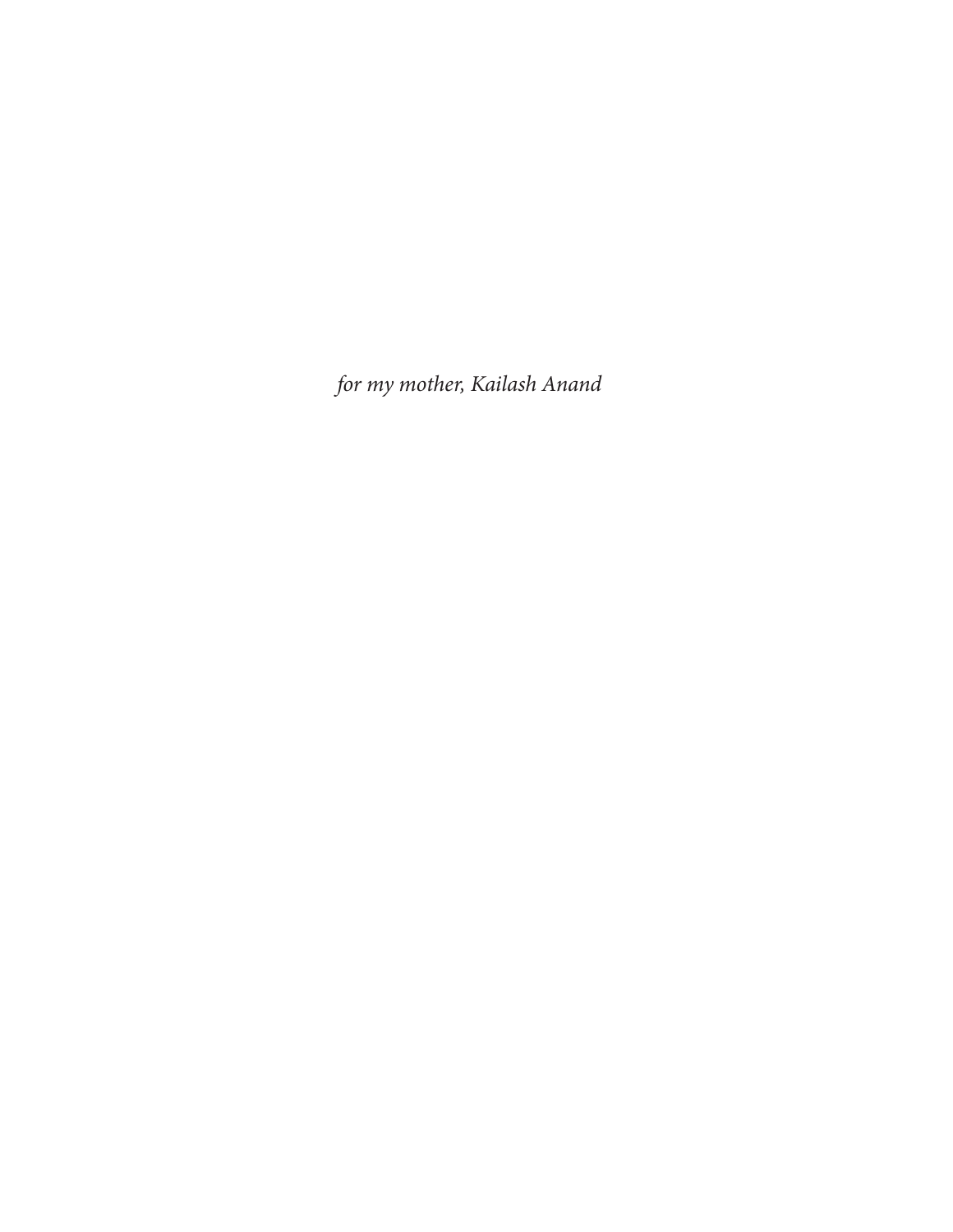#### **DISQUE 1 / 9**

FACE A / 10

- 1. Prélude: Six solitudes (instrumental) (6'05'') / 11
- 2. Samskara: Suite en quatre mouvements / 16
	- i. Aux quatre vents (2'04'') / 16
	- ii. La fuite (1'15'') / 25
	- iii. Neige folle (2'05'') / 30
	- iv. Kermesse (3'02'') / 41
- 3. Un jour, un voyage (2'48") / 55
- 4. Je me souviens (2'28'') / 69

#### FACE B / 84

- 5. Rêves d'indépendance (1'38'') / 85
- 6. Va-et-vient (8'44'') / 92
- 7. Chercher un ami (4'23'') / 137
- 8. Partita: Deux coeurs et cinq rivières (7'25'') / 155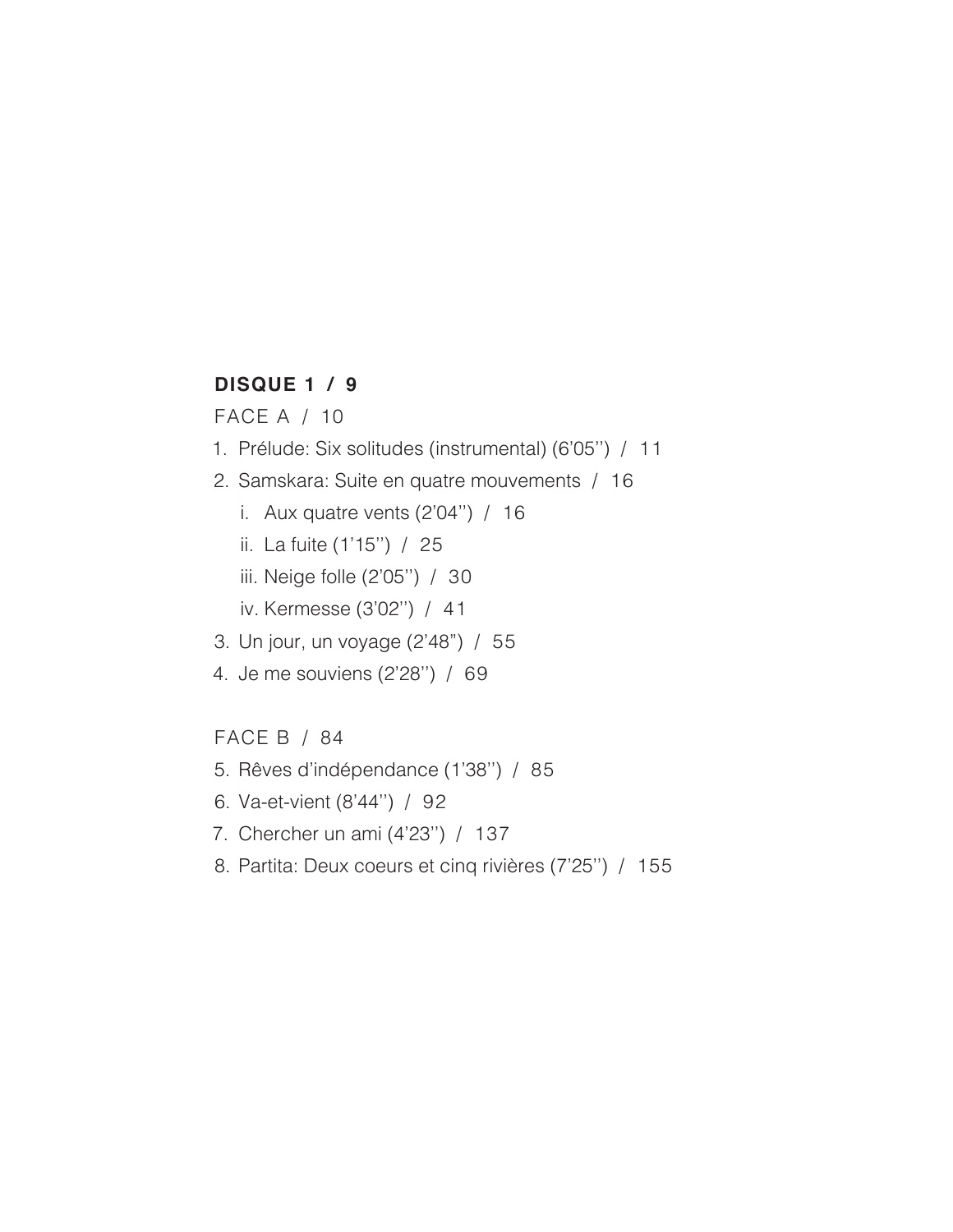#### **DISQUE 2 / 197**

FACE C / 198

- 1. Shakti: Sonate en quatre mouvements / 199
	- i. Se retrouver (instrumental) (1'31'') / 199
	- ii. Enfants sans nom (instrumental) (1'11'') / 207
	- iii. Le miroir (2'03'') / 216

iv Ciel indigo (2'04") / 225

- 2. Chimérique (3'02") / 233
- 3. Courir ensemble (3'50'') / 243
- 4. Un jour, un voyage (reprise) (4'11'') / 266

FACE D / 274

- 5. La chanson de Saraswati (3'45'') / 275
- 6. Le pays qu'on choisit (4'41'') / 297
- 7. Feu de joie (3:30'') / 310
- 8. Une convergence de solitudes (3'03'') / 319
- 9. Coda: Le rythme des marées (2'55'') / 341

Acknowledgements / 360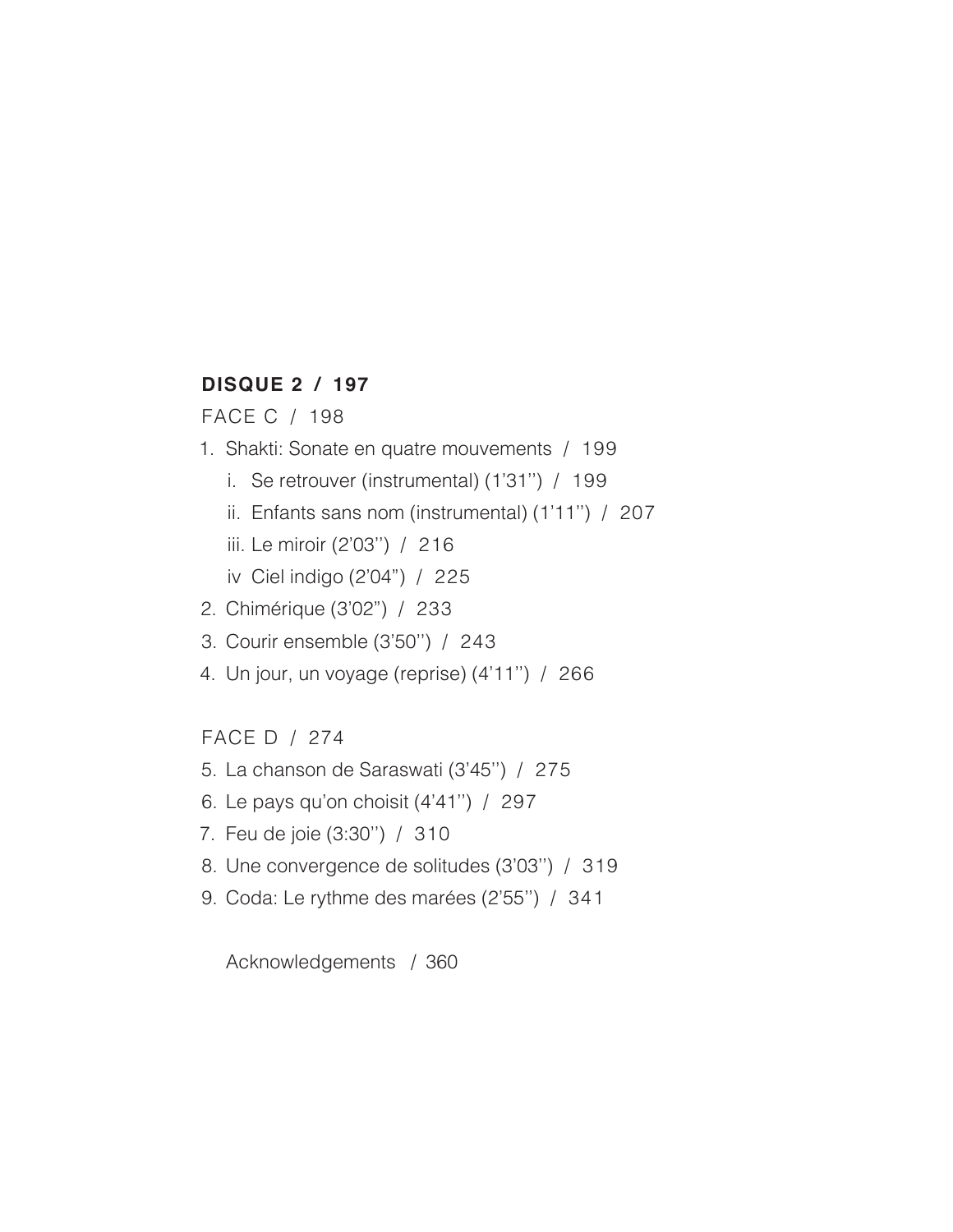# **DISQUE 1**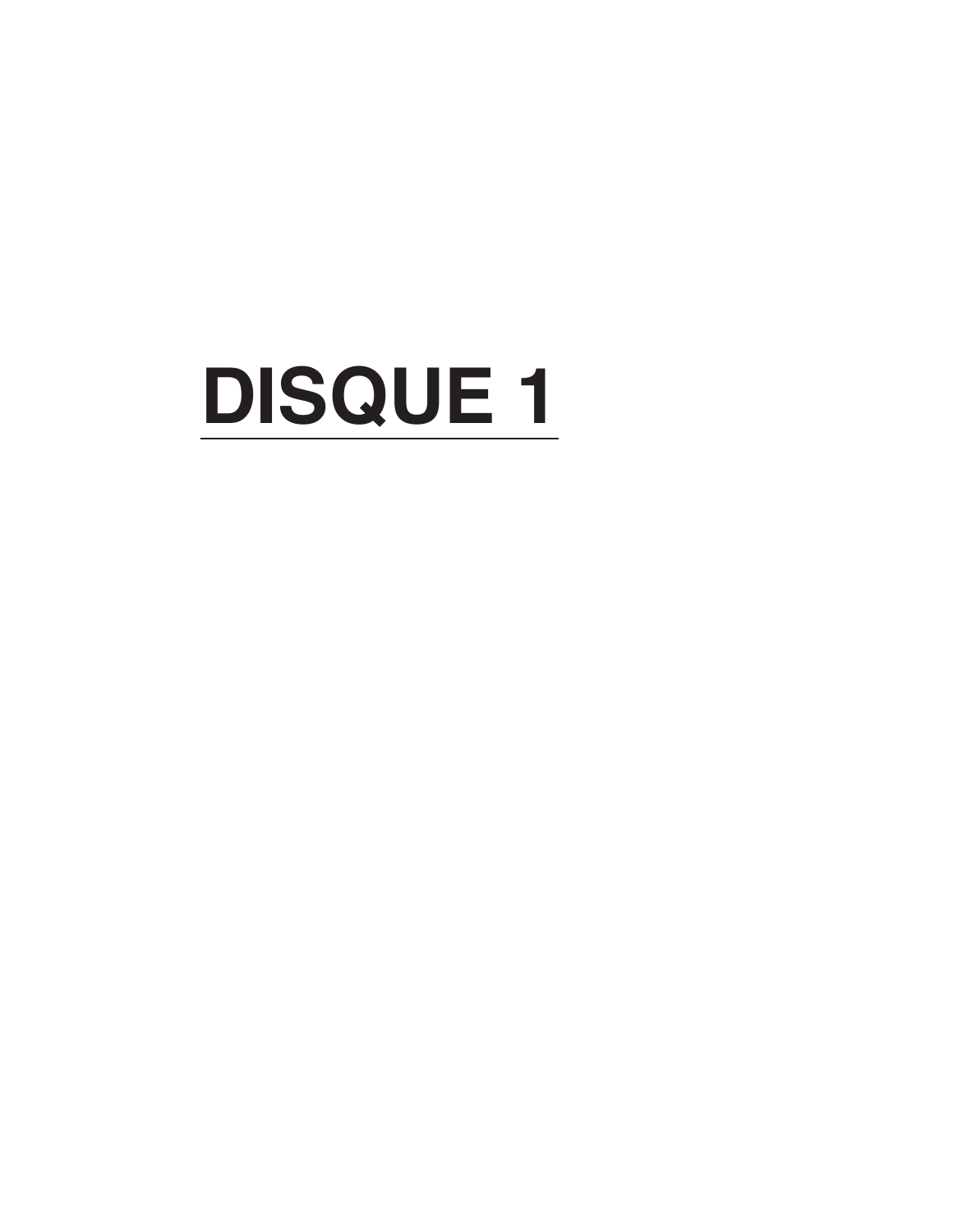## **Face A**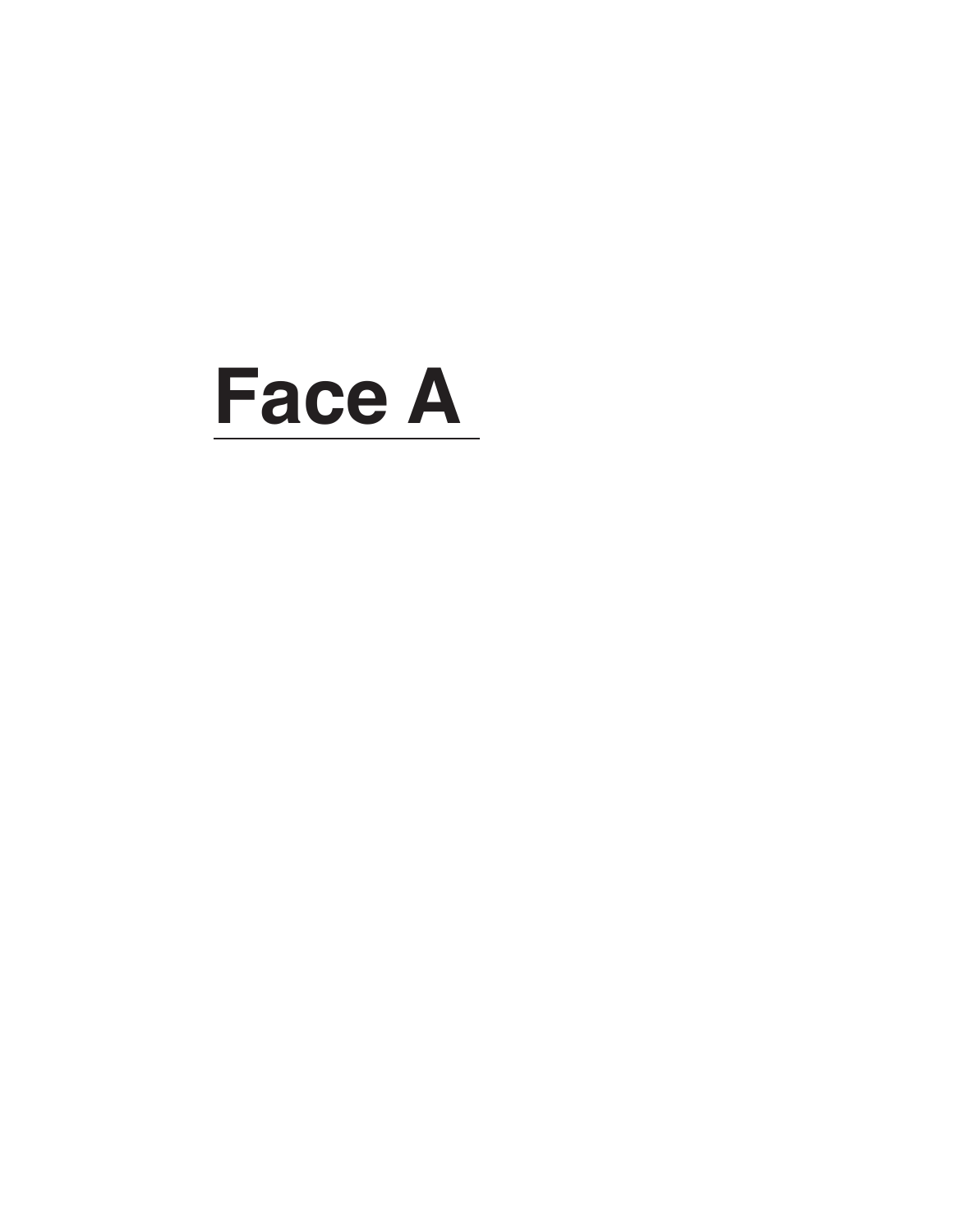### 1. Prélude: Six solitudes (instrumental)



#### 1996

**"SUNIL, WHAT HAVE** you done with my keys?"

Hima's voice reached Sunil in their bedroom, where he was getting dressed. He gazed around, spotted her change purse and opened it. The silk lining was torn, which made a new pocket just big enough to slide a fnger inside.

He froze as he felt something like two tiny metal buttons. The bugs! So this was where they'd been all along.

He did not want this to be true.

His fnger pressed against one of them, pushed it up through the lining, pulled it out. Relief swept through him. An earring, a small, glittering diamond. He put his fnger back in and pulled out the other one.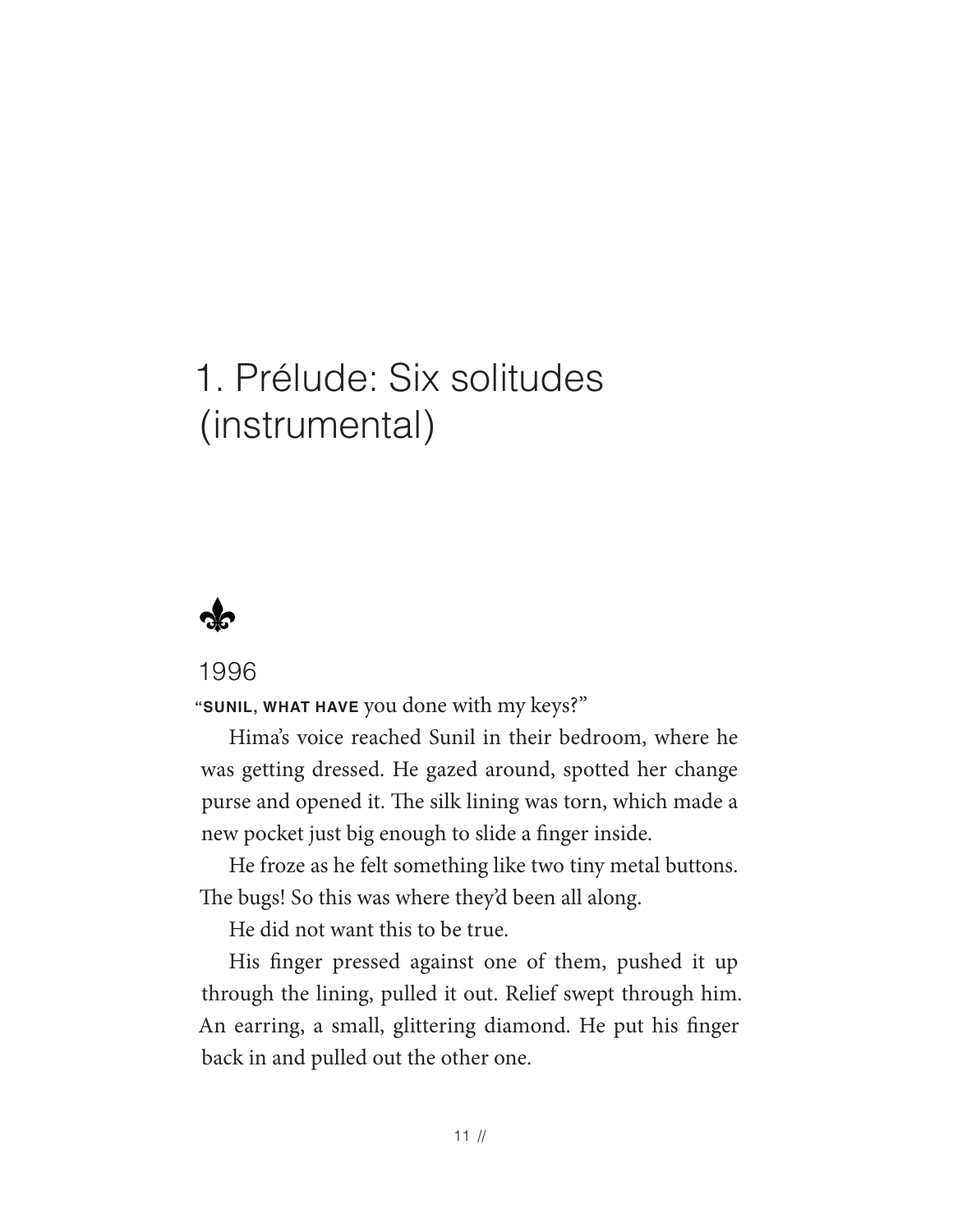Hima appeared in the doorway. Sunil gave her a sheepish smile.

"Your jewels, Madam," he said.

She shook her head and disappeared from the doorway. Before the front door shut she called back that she was taking his keys.

*And if I want to go out?* He did not much enjoy being alone with his thoughts. They could be so treacherous. An idea came to him. He'd call Rani. He brightened at the thought of an excuse to spend time with his daughter.

**ON THE BUS** returning from the airport, Mélanie glanced at her mother, fast asleep across the aisle. Someone had left a copy of the *Montreal Gazette* on the seat beside her. Mélanie reached over, picked it up and began fipping through the pages. The Letters page. Surprise, surprise. A *Gazette* reader had more to say about the former premier's infamous declaration— blaming the loss of the referendum on "*l'argent et le vote ethnique*." She counted on her fingers. That was almost six months ago. God. Time to move on!

But she was one to talk. Until very recently, she'd spent all her time scouring newspapers from two decades ago. Way too distracted to pay attention to anything happening around her. Her father would be heartbroken. He'd be livid if he knew she'd basically ignored the last referendum. She didn't care. Yes, she did. Maybe her old self wouldn't have. Poor Serge. The tug of regret combining with shock as she recognized Sunil Roshan's face on the Obituary page.

**JANE STOOD WITH** her back to the wind. She held the line in her left hand, and lifted the kite she'd painted in the other.